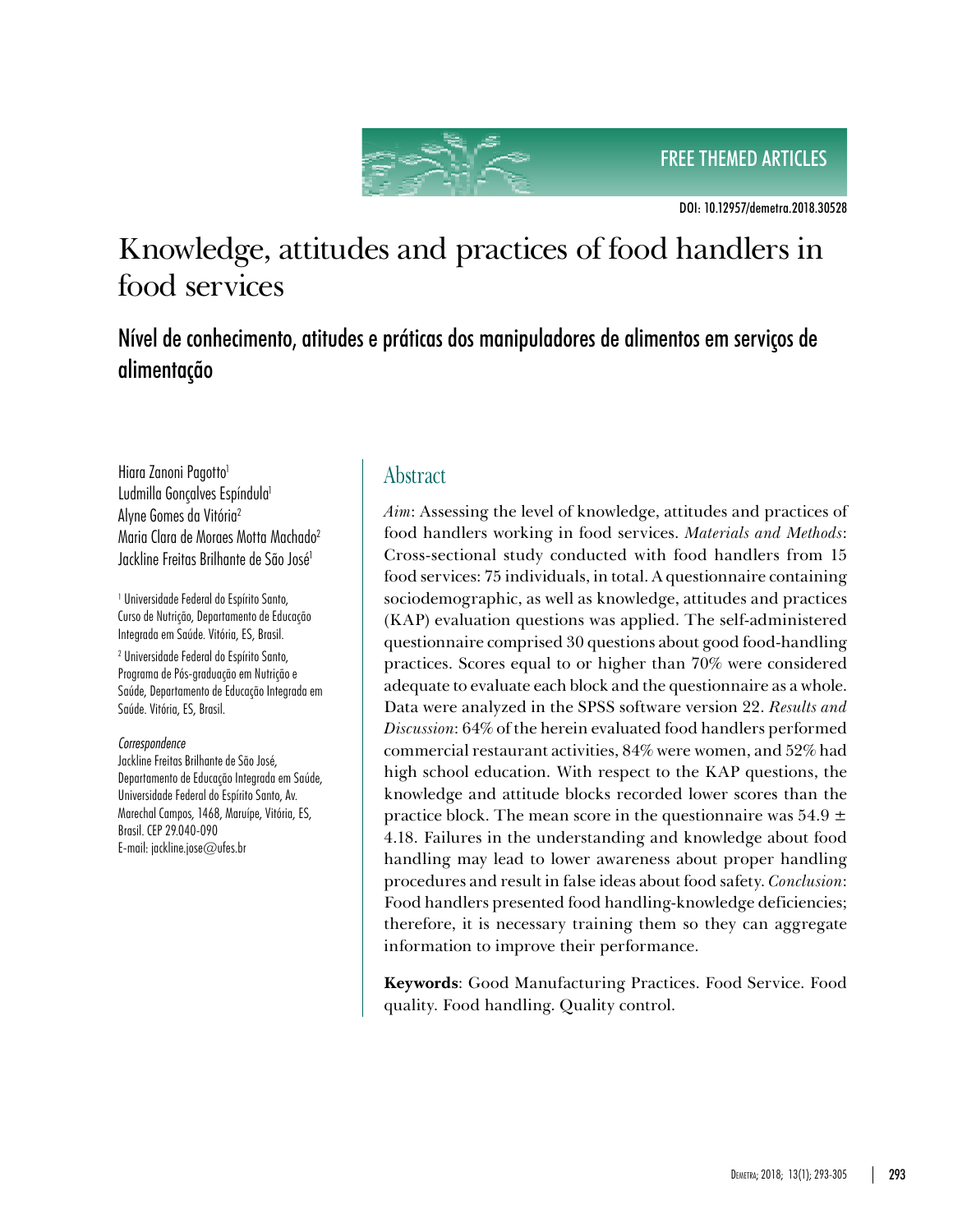#### Resumo

*Objetivo:* Avaliar o nível de conhecimento, atitudes e práticas de manipuladores de alimentos de serviços de alimentação. *Materiais e Métodos:* Trata-se de estudo transversal feito com manipuladores de alimentos de 15 serviços de alimentação, sendo que participaram da pesquisa 75 indivíduos. Foi aplicado um questionário contendo questões sociodemográficas e para avaliação do conhecimento, atitudes e práticas (CAP). O questionário autoaplicável continha 30 questões relacionadas às boas práticas na manipulação dos alimentos. Foi considerada adequada a nota igual ou superior a 70 % para a avaliação de cada bloco e do questionário por completo. Os dados foram analisados com auxílio do *software* SPSS, versão 22. *Resultados e Discussão:* 64% dos manipuladores exerciam atividades em restaurantes comerciais e 84% eram do sexo feminino. Quanto ao nível de escolaridade, 52% dos manipuladores tinham o ensino médio completo. Quanto às questões sobre CAP, no bloco de conhecimento e atitudes foram observadas menores pontuações quando comparado ao bloco de práticas. A média de pontuação no questionário foi igual a  $54.9 \pm 4.18$ . Falhas quanto ao entedimento e conhecimento sobre cuidados com os alimentos podem diminuir o nível de consciência sobre manipulação adequada e culminar em uma falsa ideia de segurança. *Conclusão:* Os manipuladores apresentaram falhas na avaliação do conhecimento; ressalta-se, assim, a necessidade de treinamento, de modo a agregar informações para promover melhorias de desempenho nas atividades executadas.

**Palavra-chave:** Boas Práticas de Fabricação. Serviços de alimentação. Qualidade dos alimentos. Manipulação de

#### **Introduction**

Many countries have experienced changes in their socioeconomic status over the last few decades. Such changes have partly led to significant growth in the popularity of food prepared away from home.<sup>1,2</sup>

alimentos. Controle de qualidade.

The consumption of meals away from home has considerably increased and became the habit of many people, fact that enabled the expansion of food services such as Food and Nutrition Units (FNUs). These units are focused on providing healthy meals to specific populations such as company, school and philanthropic institution employees, whereas Meal-Production Units (MPUs) comprise commercial restaurants, bakeries and snack bars, among others. The food industrygrowth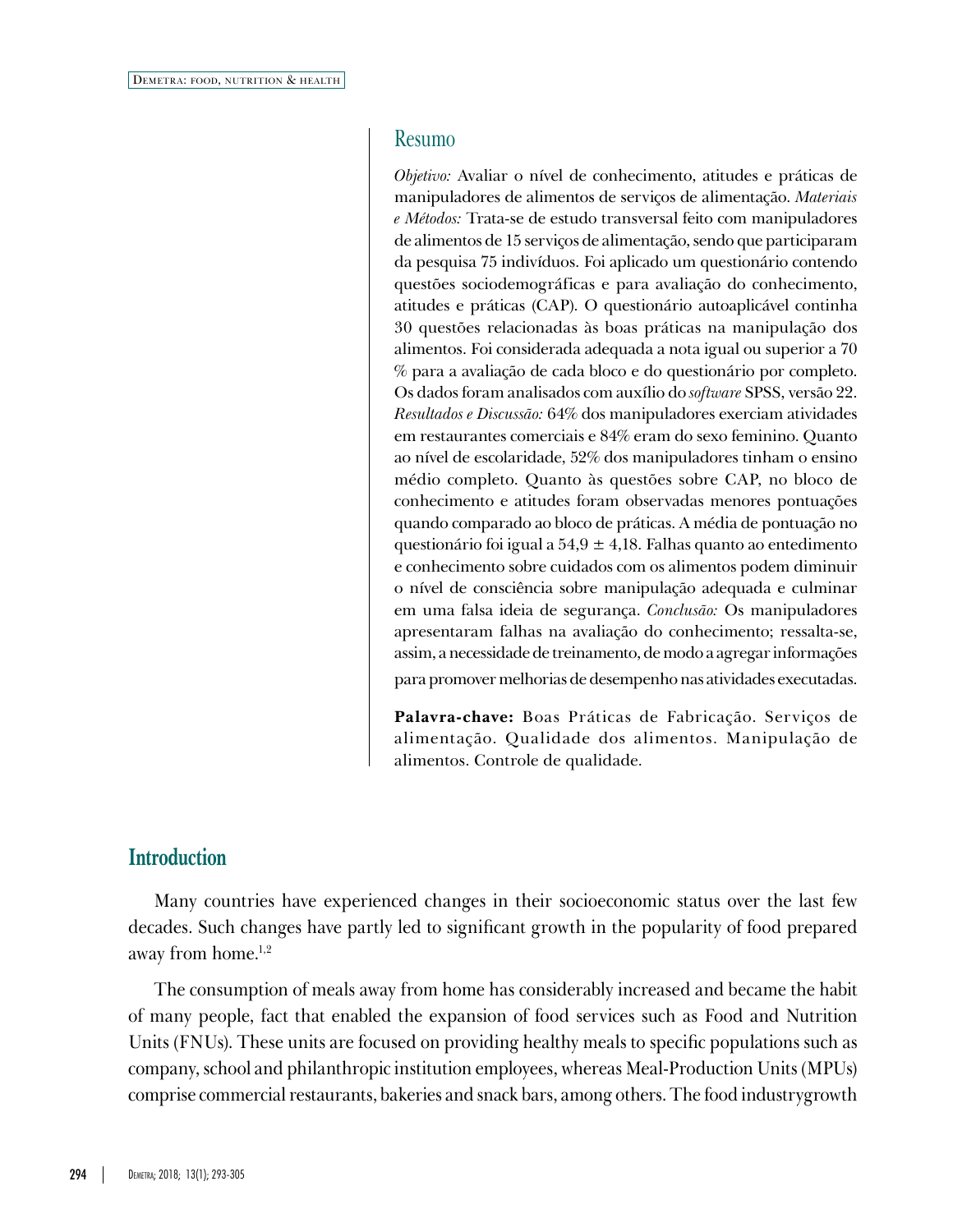and valuation led to increased competitiveness and raised consumers' concern about the sanitary and nutritional quality of the food. Thus, commercial establishments must focus on continuously improving the quality of the services they provide.<sup>3-8</sup>

Controlling the hygienic-sanitary conditions in places where food is handled is a critical point, since distinct contamination sources may be introduced at different food preparation stages. Food borne diseases (FBD) are associated with pathogenic microorganisms found in the food. Consequently, they are one of the main consequences of lack of hygienic-sanitary control in the food industry, where biological, physical and chemical hazards can be found.<sup>9</sup>

Thus, the increased number of meals provided to consumers generates strong concern about strategies focused on assuring the quality of the food. It is essential improving sanitary control actions to be applied by the food industry in order to help controlling and minimizing risks deriving from the intake of contaminated food.10 According to the Ministry of Health, 498 FBD cases were reported in 2010, whereas 795 cases were reported in 2011 (297 additional cases) and 2012.11

Inappropriate food handling is pointed out as the main cause of outbreaks involving contaminated food. Outbreaks have been constantly reported in several food services such as restaurants.12-14 Accordingly, food handlers are of crucial importance because they can facilitate, and even spread, deteriorating and/or pathogenic microorganisms in their work environment at different food production stages.15,16

Studies conducted in different Brazilian states showed that food handlers are not fully prepared, fact that directly associates them with food contamination resulting from diseases, poor hygiene habits and from inappropriate practices adopted in production processes.<sup>17</sup> Food handlers are the main responsible for contamination events during the food handling process, mainly due to lack of guidelines and training. It is necessary improving the quality of products and services, as well as to enable food handlers to develop adequate hygienic-sanitary habits to be applied on a daily basis.12

It is essential evaluating knowledge, attitudes and practices to help better planning the training to be applied to food handlers.18

In light of the foregoing, the aim of the current study was to assess the level of knowledge, attitudes and practices of food handlers working in food services.

## **Materials and methods**

The current research is a cross-sectional study whose data were collected through convenience sampling in commercial restaurants and in a food and nutrition unit located in Vitória-ES, from July to October 2015. A letter of invitation presenting the research objectives was sent to the commercial establishments; subsequently, the letter of consent to participate in the research was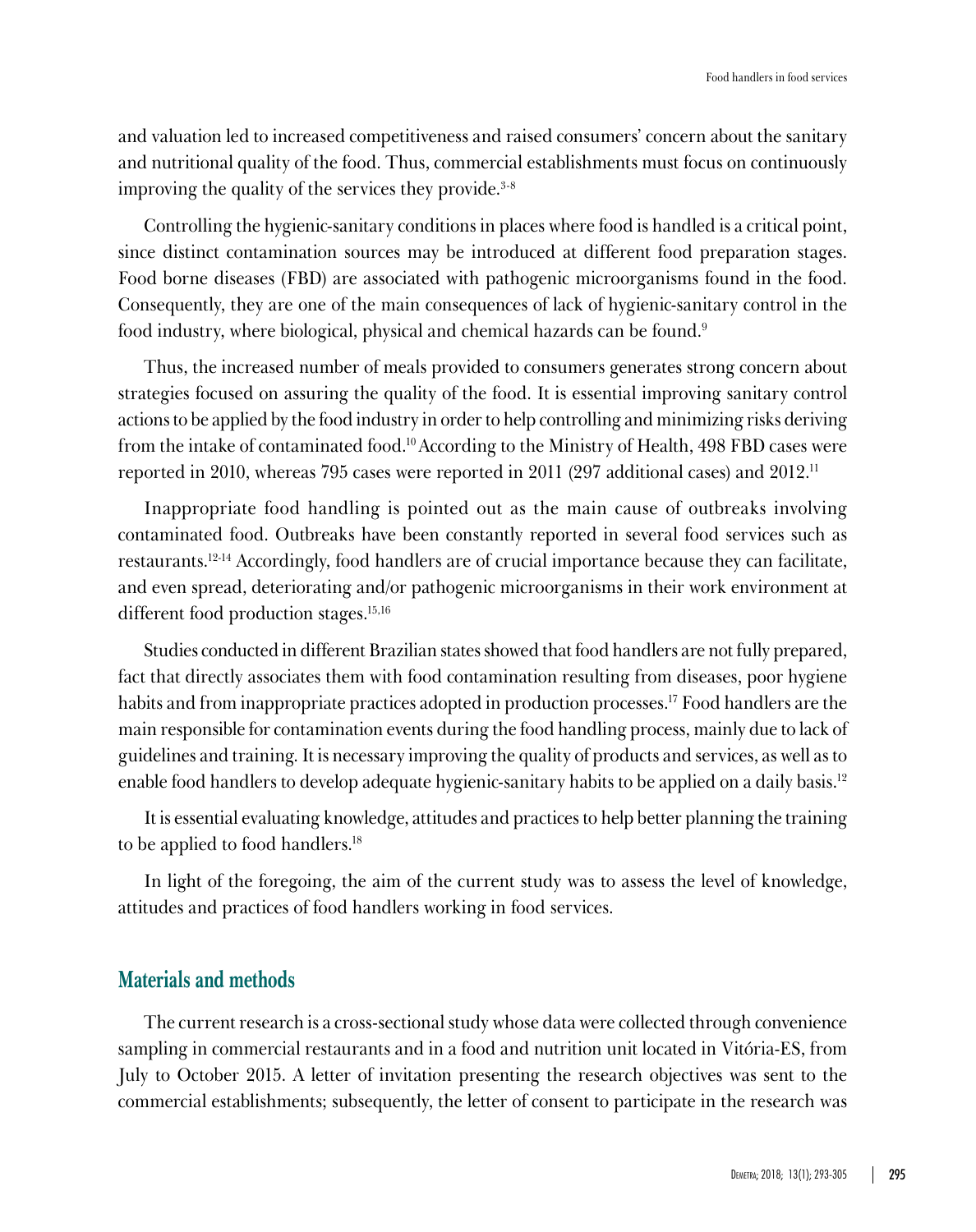requested. Food handlers who agreed to participate in the study signed the Free and Informed Consent Form (ICF). The research was approved by a research ethics committee under protocol n. 41393714.5.0000.5060.

#### The assessment of knowledge, attitudes and practices

A self-administered structured questionnaire was developed to help assessing the knowledge, attitudes and practices (KAP) of food handlers by taking into consideration that all research participants were literate, based on similar studies.19-22 The content of the questions was based on the current legislation on good food-handling practices (RDC 216/2004).23

The questionnaire application days and times were defined according to the availability of the commercial establishment, in the majority of the occasions realized in the afternoon, after the end of the food handlers' working shift. The questionnaires were distributed and completed without anyone's interference; the application time for each participant was 20 minutes, on average.

The aim of the first part of the questionnaire was to evaluate food handlers' knowledge about food safety. Questions related to daily food-handling practices were presented and addressed issues such as personal and food hygiene, cross contamination, temperature control, food thawing and environmental hygiene. One out of three possible answers - "yes", "no" and "I do not know" - was presented.The order of "yes" and "no" as correct answers was randomized and did not follow any pattern. One point was attributed to each correct answer, whereas each incorrect or "I do not know" answer scored zero. The knowledge score range was set between 0 and 10.22

The last part of the questionnaire assessed the self-reported practices of food handlers. Ten questions about daily practices, which included issues such as personal and food hygiene, crosscontamination, temperature control, food thawing and environmental hygiene, were included in the questionnaire. This part of the questionnaire adopted a five-point scale, which ranged as follows:  $1 =$  Never,  $2 =$  Rarely,  $3 =$  Sometimes,  $4 =$  Many times, and  $5 =$  Always. Practices received scores ranging from 0 to 50.22

Scores equal to or higher than 70% were considered appropriate to evaluate each block and the questionnaire as a whole.

#### *Data analysis*

Data were stored in Microsoft Excel spreadsheets and analyzed in the SPSS software, version 22. The Kolmogorov-Smirnov test was used to evaluate data distribution normality. Data did not present normal distribution; consequently, the results of the knowledge, attitudes and practices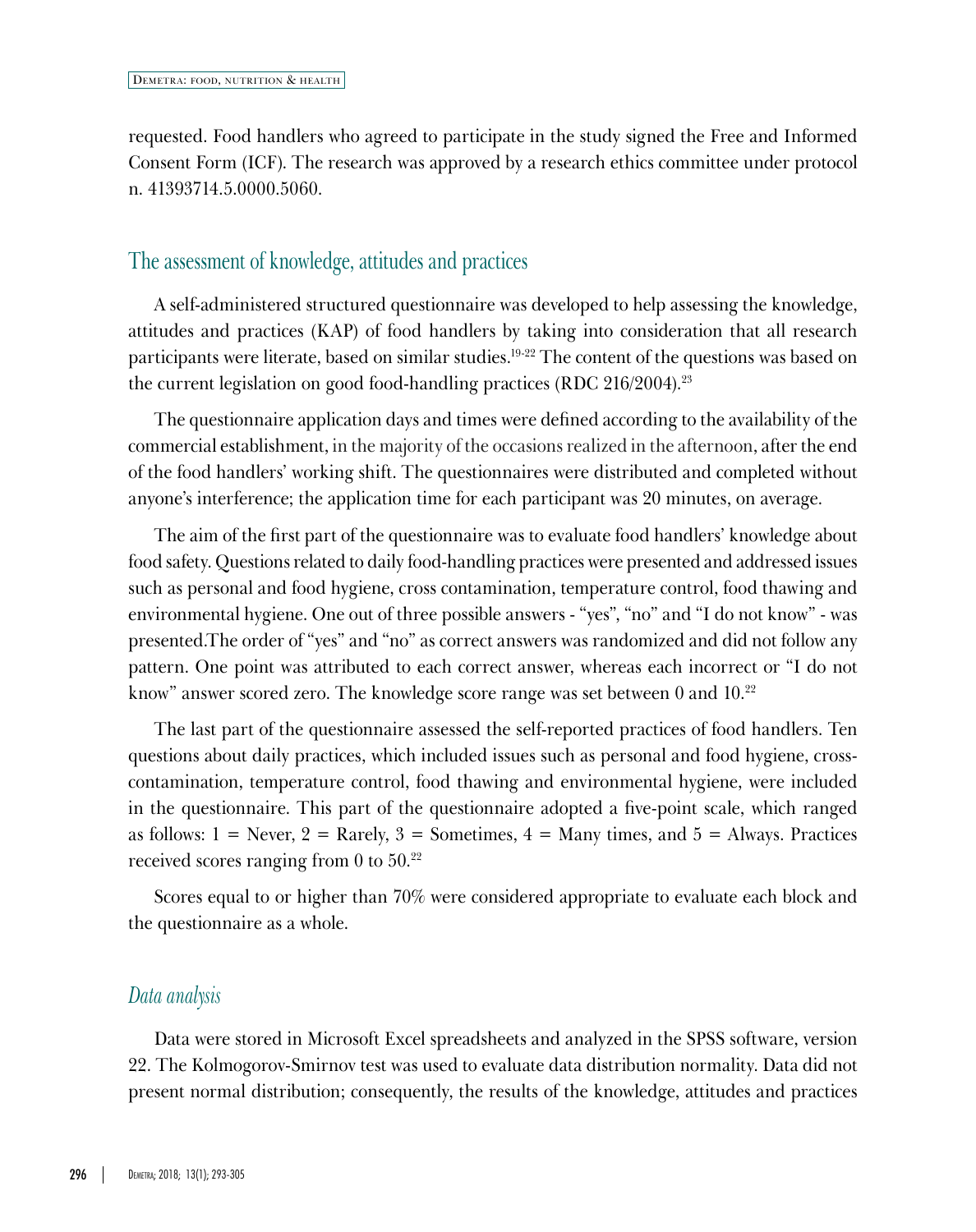evaluation were analyzed through Spearman's correlation test; p!0.05. Descriptive statistics used mean, standard deviation and percentage values for data referring to sociodemographic scores and features. Pearson's chi-square association test  $(X^2)$  was also applied to evaluate the possible relation between sociodemographic features and food handlers' level of knowledge, attitudes and practices.

### **Results and discussion**

Twenty-seven (27) commercial establishments - 25 restaurants and 2 FNUs - were contacted. Among them, 14 commercial restaurants and 1 FNU agreed to participate in the research. Seventyfive (75) out of 142 invited food handlers agreed to participate. Table 1 shows the sociodemographic variables of the herein evaluated food handlers.

| VARIABLE                         | N              | $\%$ |
|----------------------------------|----------------|------|
| <b>Sex</b>                       |                |      |
| Women                            | 63             | 84.0 |
| Men                              |                |      |
| Age (years)                      |                |      |
| $<$ 39                           | 50             | 66.4 |
| $40 - 49$                        | 13             | 17.3 |
| > 50                             | 12             | 16.0 |
| Schooling                        |                |      |
| Up to complete primary education | 32             | 42.7 |
| Up to complete high school       | 39             | 52.0 |
| Up to complete higher education  | $\overline{4}$ | 5.3  |
| Previous experience in the field |                |      |
| Yes                              | 68             | 90.7 |
| N <sub>o</sub>                   | $\overline{7}$ | 9.3  |
| Training                         |                |      |
| Never                            | 20             | 26.7 |
| Once                             | 25             | 33.3 |
| More than once                   | 30             | 40.0 |
| <b>Working place</b>             |                |      |
| Restaurant                       | 48             | 64.0 |
| <b>FNU</b>                       | 27             | 36.0 |

**Table 1**. Sociodemographic features of food handlers working in commercial restaurants and in FNUs in Vitória-ES, 2015.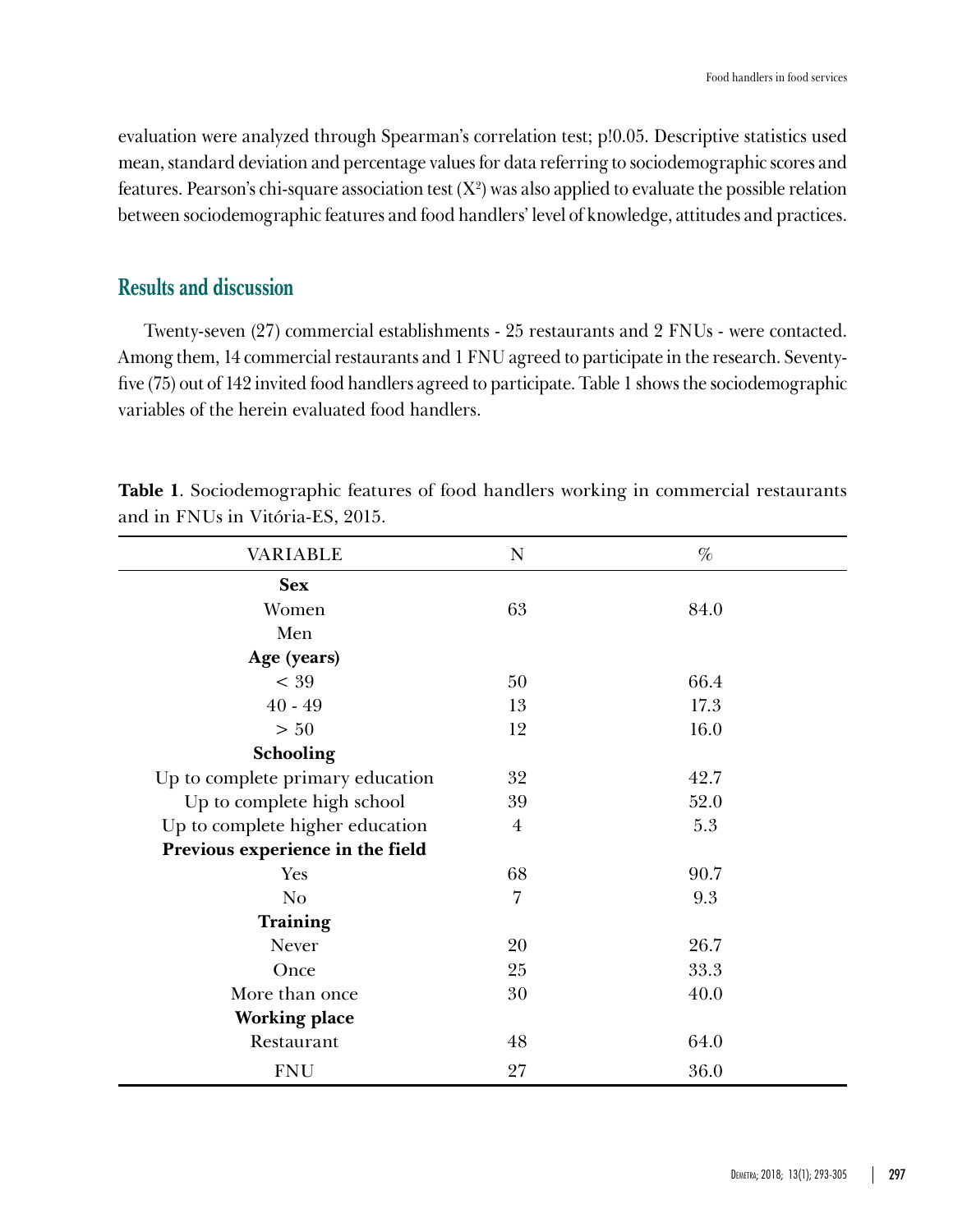Most participants ( $n = 48$ ) performed commercial restaurant activities and were women  $(84.0\%)$ , similar to the study by Da Cunha et al.<sup>22</sup> and Tan et al., <sup>24</sup> who also recorded larger number of women among participants. According to Ferreira et al.,<sup>25</sup> activities related to food care and nutrition are characterized as female labor; consequently, women take these jobs in the labor market. In addition, women are more easily assigned to this type of function due to its similarity to household tasks such as cooking.<sup>22</sup>

The most representative schooling level was "up to complete high school" (52%); similar result was also observed in the study by Devides et al.<sup>26</sup>, in which 55% of the food handlers reported having high school diploma. There is direct relation between food handlers' educational level and the adoption of good practices. Thus, having access to such information becomes essential to help planning the training courses.<sup>26,27</sup>

Twenty-six point seven percent (26.7%) of food handlers reported to have never participated in training courses. Similar result was observed by Da Cunha et al.,<sup>22</sup> who recorded that  $31.7\%$ of the participants did not have any type of training. Therefore, it is worth mentioning that food handlers' training can be understood as a previously planned learning strategy aimed at increasing their knowledge about the activities they perform, besides being understood as permanent changes in practices and attitudes.28

Training is a legal requirement in the food production environment.23 In addition, it is essential providing continuous training to food handlers because, although the food sector often hires inexperienced professionals,<sup>20,29</sup> 68% of the participants in the present study reported having experience in this job position.

Table 2 shows the mean score in each question block and in the questionnaire as a whole. Food handlers showed lower scores in the knowledge evaluation. This result may raise questions about the attitudes reported by the interviewees, since the "attitudes" block recorded the highest scores. Food handlers claimed to have attitudes that helped producing safe food, but they provided incorrect answers to questions directly related to food quality control. Da Cunha et al.<sup>22</sup> recorded lower knowledge (5.4  $\pm$  1.8) and practice (36.0  $\pm$  3.6)scores; however, attitude scores were higher  $(9.0 \pm 1.1)$ .

The low correlation between knowledge and attitude scores (table 3) indicates that the level of food handlers' knowledge about food safety may influence food handling attitudes. In other words, low knowledge level leads to inappropriate attitudes. Attitude is the psychological trend to agree or disagree about certain facts/topics.Practice means performing a particular activity or method on a customary or regular basis.28 According to Clayton et al.,29 food service employees with good food safety knowledge do not always have appropriate attitudes and/or put this knowledge in practice.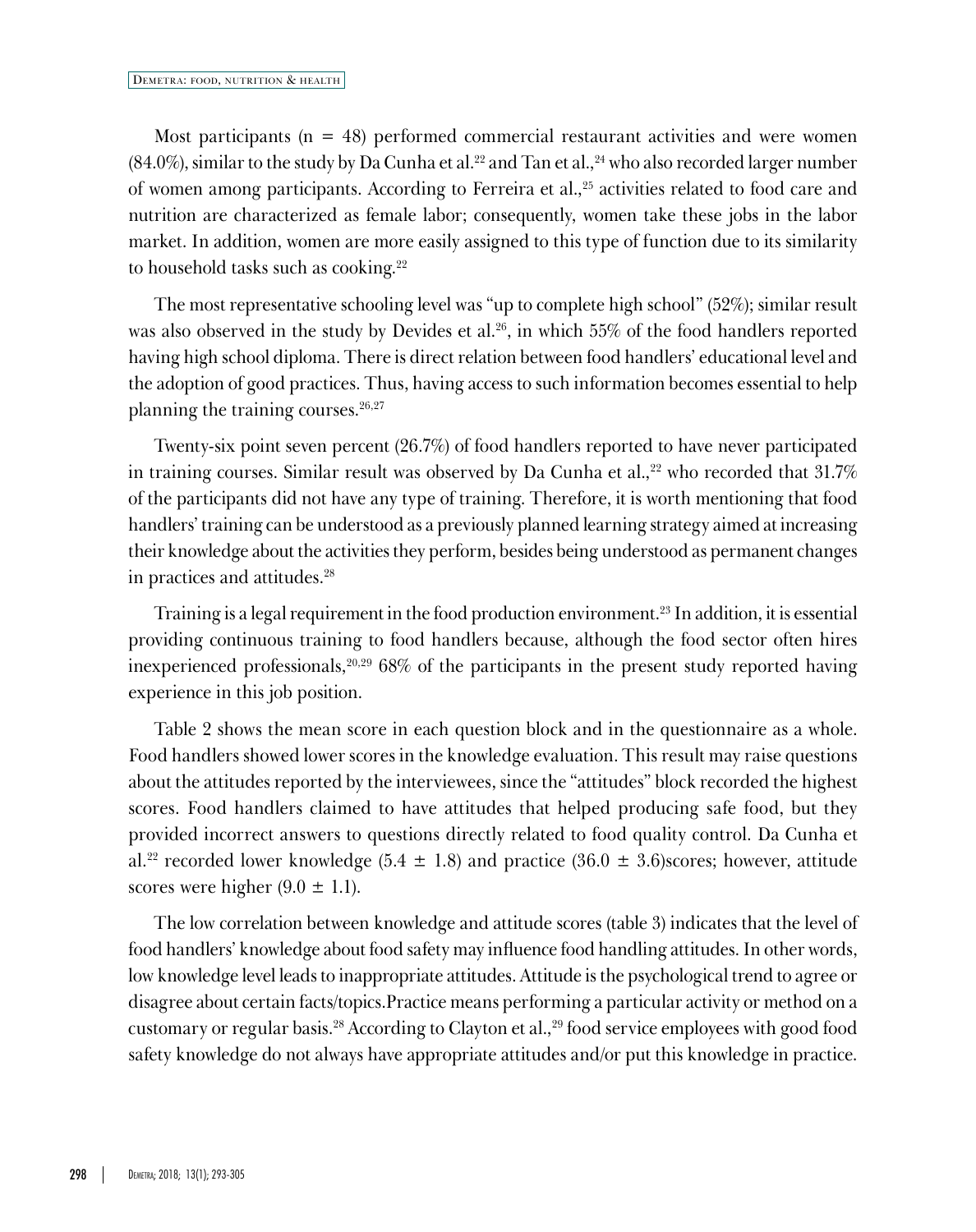| Variable         | Mean $\pm$ Standard | Minimum and Maximum |  |  |
|------------------|---------------------|---------------------|--|--|
|                  | Deviation           | Interval            |  |  |
| Knowledge        | $6.7 \pm 1.45$      | $4 - 10$            |  |  |
| <b>Attitudes</b> | $8.1 \pm 1.23$      | $4 - 10$            |  |  |
| Practices        | $40.6 \pm 3.2$      | $34 - 48$           |  |  |
| Questionnaire    | $54.9 \pm 4.18$     | $47 - 64$           |  |  |

**Table 2.** Scores recorded in the knowledge, attitudes and practices evaluation applied to food handlers working in food services in Vitória-ES, 2015.

**Table 3.** Correlation between scores recorded for variables such as knowledge, attitude and practice evaluated in food handlers working in food services in Vitória-ES, 2015.

|           | Knowledge |       | Attitude |       | Practice |  |
|-----------|-----------|-------|----------|-------|----------|--|
| Knowledge |           |       |          |       |          |  |
| Attitude  | $0.280*$  | 0.015 |          |       |          |  |
| Practice  | 0.178     | 0.127 | 0.053    | 0.653 |          |  |

\*A correlação é significativa no nível 0,05.

Only 32 food handlers recorded appropriate scores (Figure 1) in the evaluation of the questionnaire as a whole. The food safety knowledge block presented the lowest appropriate score index  $(n = 38)$  in comparison to the other evaluation blocks. The practice evaluation block was the one presenting the best performance by food handlers ( $n = 74$ ). According to Soares et al.,<sup>30</sup> self-reported practices tend to be overstated by respondents, i.e., they say what is expected rather than what they really do on a daily basis in the meal-production environment.

The questions presenting the highest wrong-answer rate concerned hand hygiene (93.3%), disease transmission through water  $(64%)$  and food thawing  $(56%)$ . Da Cunha et al.<sup>22</sup> also recorded high wrong-answer rate in the hand hygiene-related question (81%). According to RDC 216,23washstands must have antiseptic odorless liquid soap, or odorless liquid soap and antiseptic product, in order to enable adequate hand-hygiene practices.

The question about the risk of reheating food presented high correct-answer rate (77.3%). Similar result was observed by Soares et al., $31$  who found that food handlers are aware of the risk of reheating food (93.4%).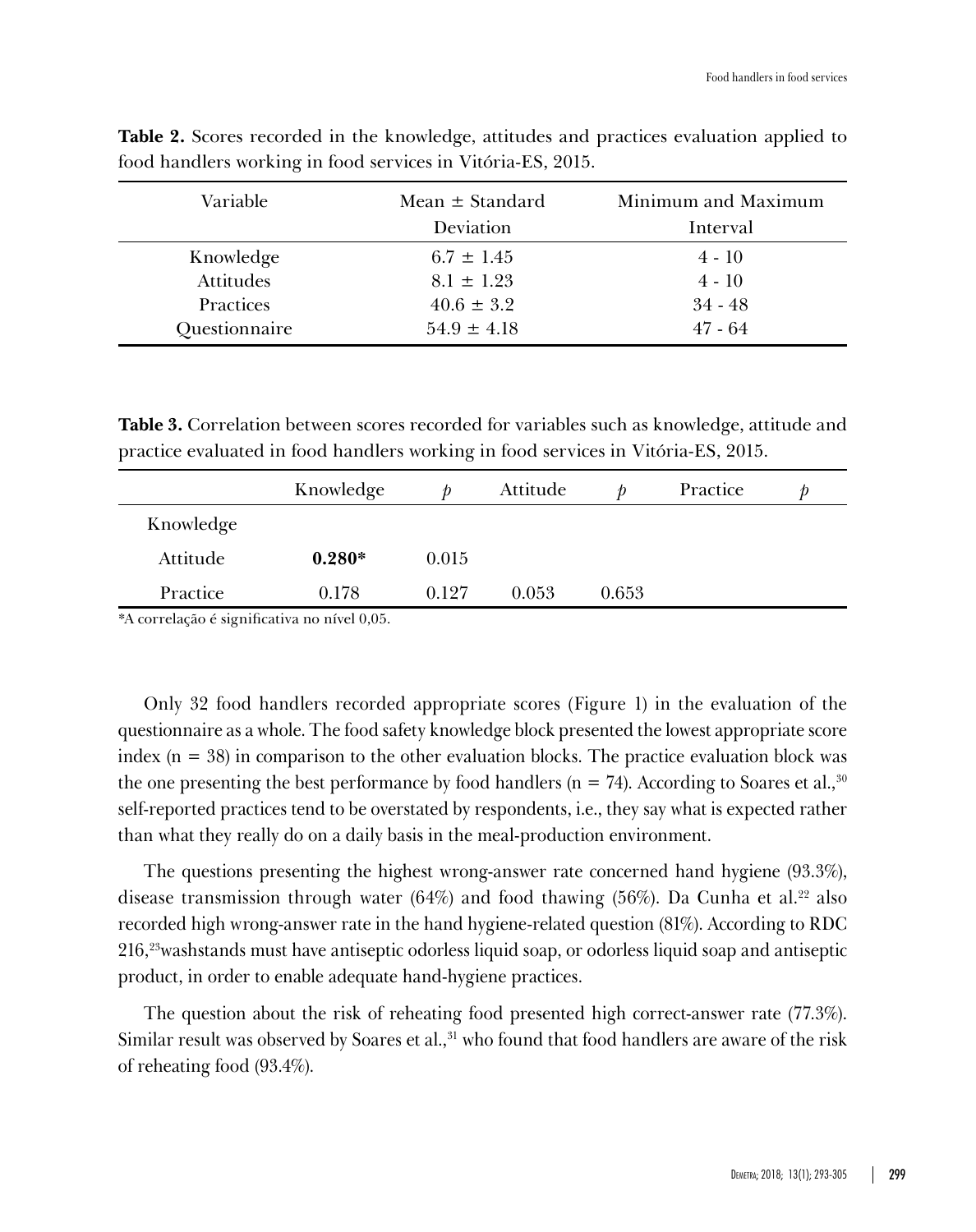

**Figure 1.** Distribution of food handlers according to the appropriate score recorded in the questionnaire evaluation. Vitória-ES, 2015.

The questions presenting the highest correct-answer rate concerned the public at risk of having food poisoning (84%) and food contamination risks due to diseases affecting food handlers such as diarrhea, influenza and sore throat (89.3%). Failures in the understanding and knowledge about food handling may lead to lower awareness of proper handling procedures, and it may result in false ideas about food safety.21

In addition to knowledge, attitude is also a crucial factor capable of influencing food-safety behaviors and practices.<sup>21</sup> Seventy percent (70%;  $n = 7$ ) of the total questions in the "attitudes" block presented more than 90% positive answers. Similar result was recorded by other authors, $22,19$ who observed more than 90% positive answersin nine out of ten questions.

The questions presenting the highest positive-answer rate in the "attitudes" block concerned hand hygiene after using the toilet and handling the garbage (98.7%), the monitoring of product validity and integrity (98.7%) and the importance of learning about safe food-handling (97.3%).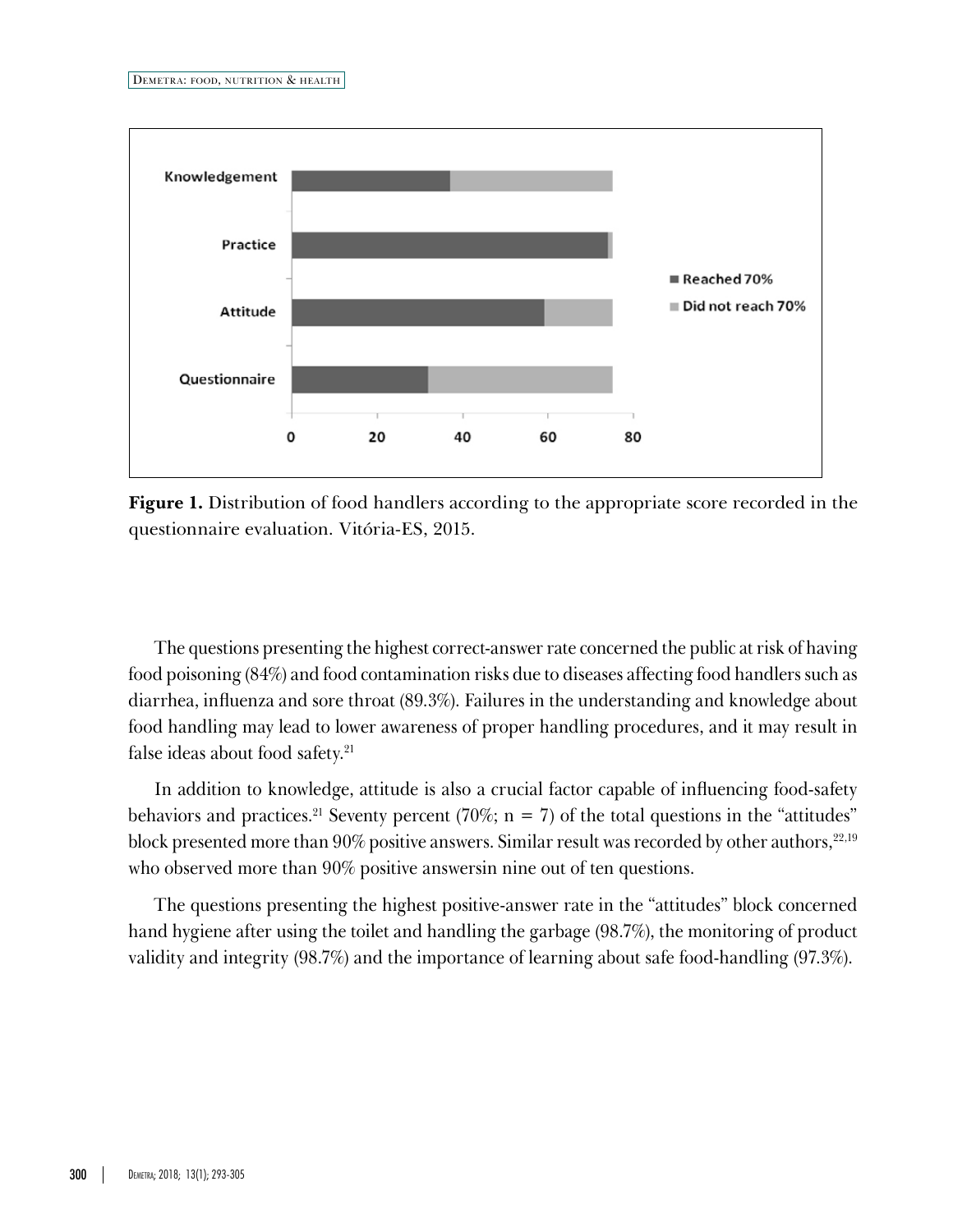Bas et al.,<sup>32</sup> recorded different results in the question concerning hand hygiene; only  $21.2\%$ of the food handlers participating in their study reported the need of washing their hands after using the toilet and handling raw food, as well as before handling ready-to-eat foods. It is essential adopting correct hand-hygiene practices, since food handlers may become pathogenic microorganism sources due to failures in personal hygiene and to cross-contamination events.<sup>32</sup>

The question concerning the risk of having food poisoning due to food preparation in advance and to inadequate food storage recorded high negative- answer rate (45.3%). According to RDC 216/2004, the prepared-food storage and transport, from its distribution to its delivery for consumption purposes, must take place under time and temperature conditions that do not affect its hygienic-sanitary quality.23

Another question presenting high negative-answer rate concerned having hand injuries, bruises or lesions, and handling food (29.3%). According to Ferreira et al.,25 95.4% and 88.6% of the food handlers provided positive answers to questions about the importance of workers' health and the withdrawal from work activities due to illness, as well as about the requirement to go through periodic medical examinations to assess their health status, respectively. The RDC 216/200423 advocates that food handlers should be removed from work when they get sick and emphasizes that pre-employment and periodic medical examinations are imperative in hiring processes. Monitoring workers' health status is paramount to prevent food contamination.<sup>23,25</sup>

The most often recorded positive practices concerned personal hygiene (98.7%), hygiene applied to uniforms (93.3%) and keeping the hair completely covered during the work shift (90.7%). According to Veiga et al.,<sup>33</sup> personal hygiene affects food hygiene, as well as food quality and safety.

With respect to the most evidenced negative practices, 50.7% of the participants reported thawing food at room temperature. Improper thawing procedures favor microbial multiplication in the food and may lead to food toxinfections. Da Cunha et al.,<sup>22</sup> recorded similar result concerning the most inadequate practice mentioned by food handlers; 34.6% of them reported thawing food at room temperature.

In addition, 14.7% of the food handlers reported going to work when they have diarrhea, as well as other diseases, or when they have cuts and wounds on their hands. This result may indicate that food handlers are unaware of the risks of handling food when they are sick, besides indicating the fear of withdrawing from work and having potential wage losses.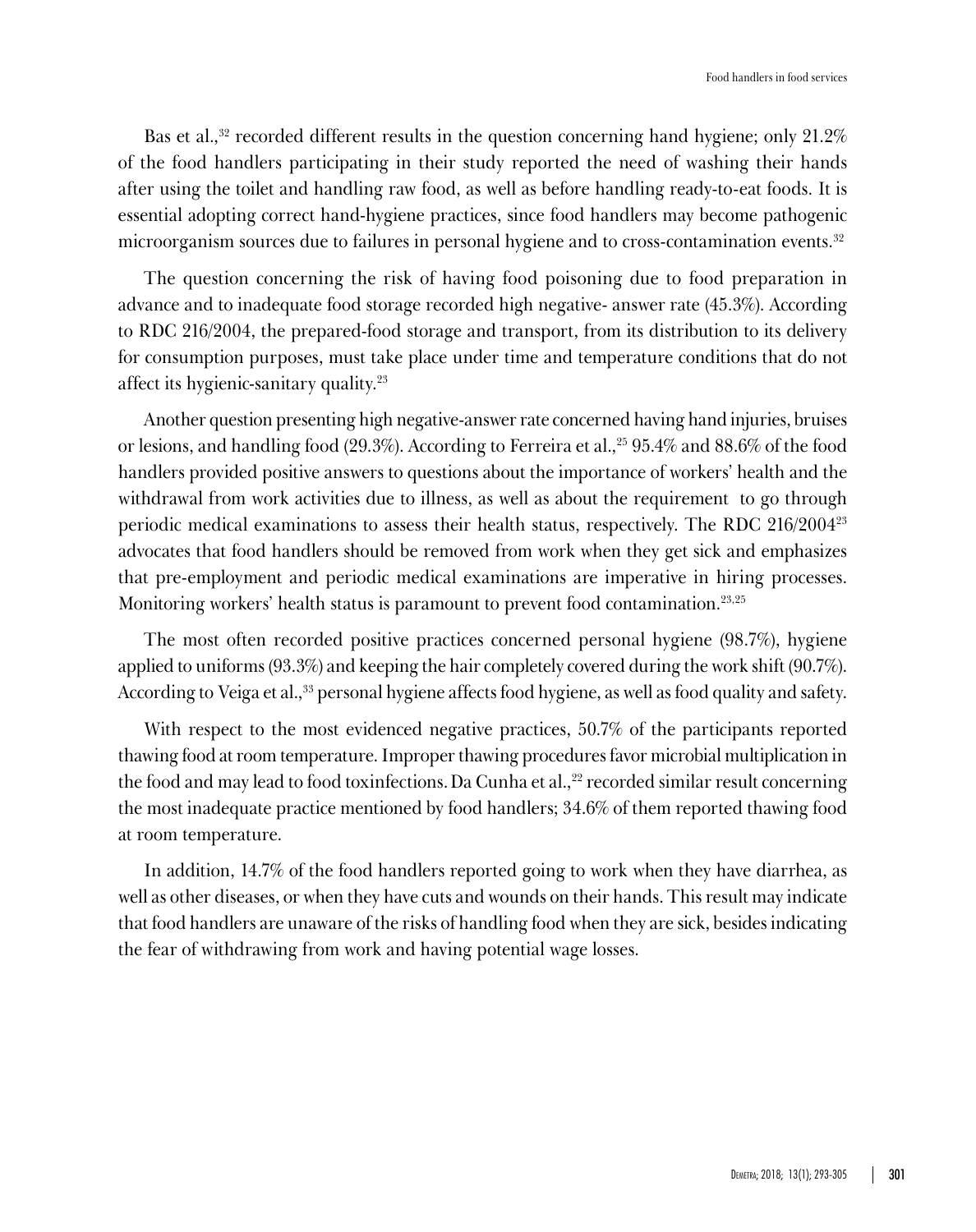## **Conclusion**

The lack of knowledge about good food-handling practices leads to deficient attitudes, since basic information such as hand hygiene, waterborne disease transmission and food thawing recorded the highest wrong-answer rates in the present study. Practices presented high correct-answer rate and were considered satisfactory. It is worth emphasizing that the initial food handlers' acceptance in participating in the study, as well as the fact that the questionnaire was self-applied, may have influenced the large number of correct answers. In other words, food handlers provided the expected answers rather than reporting what they really do on a daily basis. Thus, it is possible assuming that the KAP evaluation, although limited to answers given by food handlers, may be the first step to help understanding their behavior.

Further studies should be carried out by taking into consideration the possible influence of psychosocial factors and of professional experience on food handlers' behavior in the food production routine.

# **Acknowledgement**

The authors would like to thank all commercial establishments and food handlers participating in the current research.

# **Contributors**

Pagotto HZ and LG Espíndula participated in the elaboration, data collection and interpretation, and in the writing of the current article. Vitória AG and Machado MCMM participated in data interpretation, in the writing of the initial article and in its final version. São José JFB participated in all stages of the current study, namely: in its elaboration, guidelines, and in the revision of the final version.

Conflict of interest: The authors declare no conflict of interest.

# **References**

- 1. Chukuezi CO. Food safety and hygienic practices of street food vendors in Owerri, Nigeria. Studies in Sociology of Science. 2010; 1(1):50-57.
- 2. Omemu A, Aderoju ST. Food safety knowledge and practices of street food vendors in the city of Abeokuta, Nigeria. Food Control. 2008; 19(4):396-402.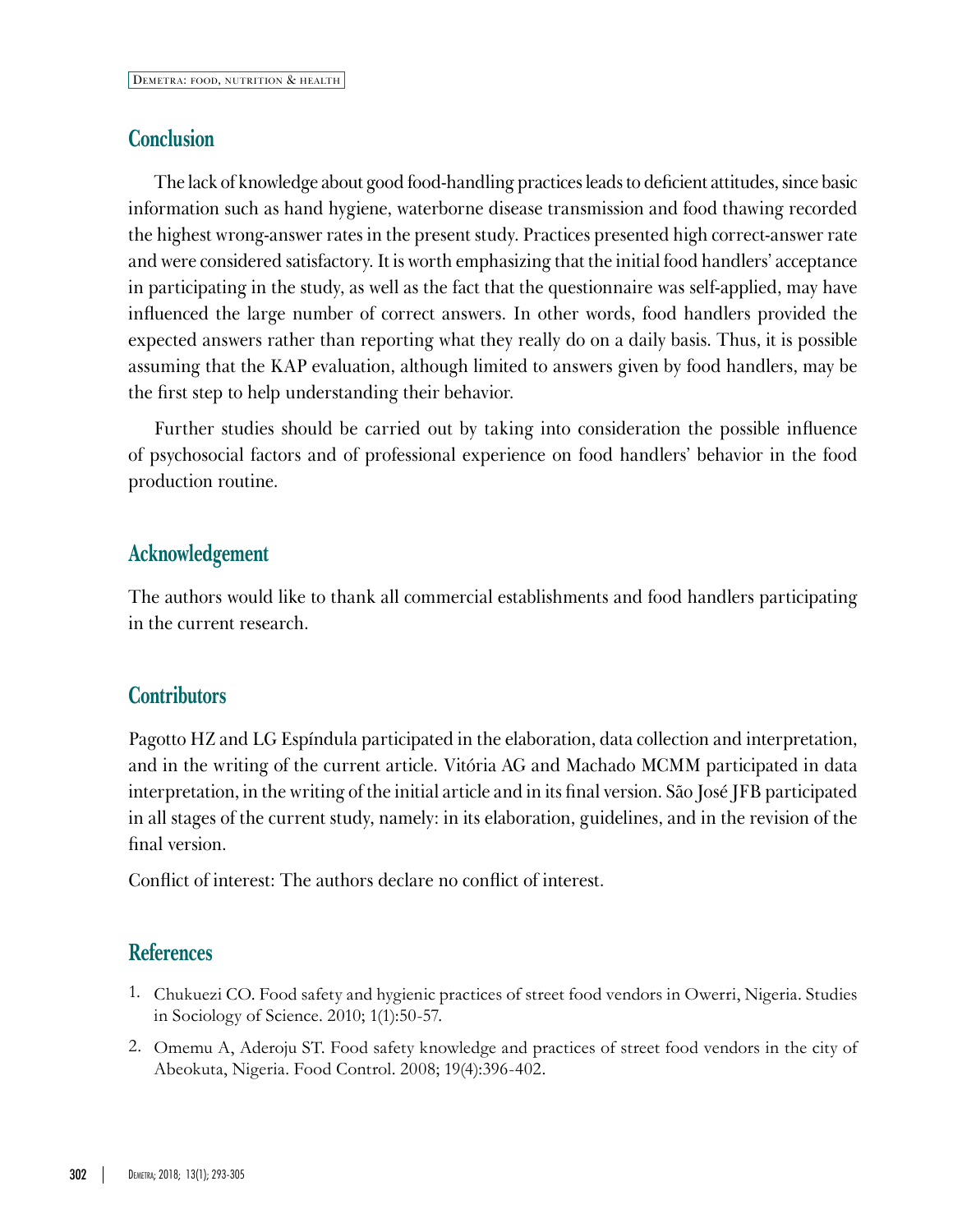- 3. Bachelli MLB, Villa F, Oliveira IBN, Rodrigues KRM, Salay E. Iniciativas de implantação de selos de qualidade em restaurantes no Brasil. Hig. Alim. 2004; 18(121):20-25.
- 4. Sneed J, Strohnehn CH. Trends impacting food safety in retail foodservice: Implications for dietetics practice. J Am Diet Assoc. 2008; 108(7):1170-1177.
- 5. Alves MG, Ueno M. Restaurantes *self-service*: segurança e qualidade sanitária dos alimentos servidos. Rev Nutr. 2010; 23(4):573-580.
- 6. Abreu E, Spinelli, MGN, Pinto, AMS. Gestão de Unidades de Alimentação e Nutrição:um modo de fazer. São Paulo: Metha; 2011.
- 7. Ungku FU, Boo HC, Sambasivan M, Salleh R. Foodservice hygiene factors the consumer perspective. Int J Hosp Manag. 2011; 30(1):38-45.
- 8. Gormley FJ, Rawal N, Little CL. Choose your menu wisely: cuisine-associated food-poisoning risks in restaurants in England and Wales. Epidemiol Infect. 2011; 140(6):1-11.
- 9. São José JFB. Contaminação microbiológica em serviços de alimentação. *Nutrire: Rev Soc Bras Alim Nut. 2012; 37:78-92*.
- 10. São José JFB, Coelho AIM, Ferreira KR. Avaliação das boas práticas em unidade de alimentação e nutrição no município de Contagem-MG. Alim Nutr. 2011; 22(3):479-487.
- 11. Brasil. Ministério da Saúde. Secretaria de Vigilância em Saúde. Departamento de Análise de Situação de Saúde. Plano de ações estratégicas para o enfrentamento das doenças crônicas não transmissíveis (DCNT) no Brasil 2011-2022. Brasília: Ministério da Saúde; 2011.
- 12. Chan SF, Chan ZCY. A review of foodborne disease outbreaks from 1996 to 2005 in Hong Kong and its implications on food safety promotion. J Food Safety. 2008; 28:276-299.
- 13. Costalunga S, Tondo EC. Salmonellosis in Rio Grande do Sul, Brazil, 1997 to 1999. Braz J Microbiol. 2002; 33(4):342-346.
- 14. Xue JH, Zhang WJ. Understanding China's food safety problem: an analysis of 2387 incident of acute foodborne illness. Food Control 2013; 30(1):311-317.
- 15. Green LR, Selman CA, Radke V, Ripley D, Mack JC, Reimann DW, Stigger T, Motsinger M, Bushnell L. Food worker hand washing practices: an observation study. J Food Protection. 2006; 69(10):2417-2423.
- 16. Egan MB, Raats MM, [Grubb](http://www.sciencedirect.com/science/article/pii/S0956713506002088) SM, [Eves](http://www.sciencedirect.com/science/article/pii/S0956713506002088) A, Lumbers ML, Dean [MS](http://www.sciencedirect.com/science/article/pii/S0956713506002088), et al. A review of food safety and food hygiene training studies in the commercial sector. Food Control 2007; 18:1180-1190.
- 17. Martins SCS, Martins CMM, Alburquerque LMB, Faheina Jr G. Perfil da resistência de cepas de *Staphylococcus* coagulase positiva isoladas de manipuladores de alimentos. Boletim CEPPA. 2009; 27(1):43-52.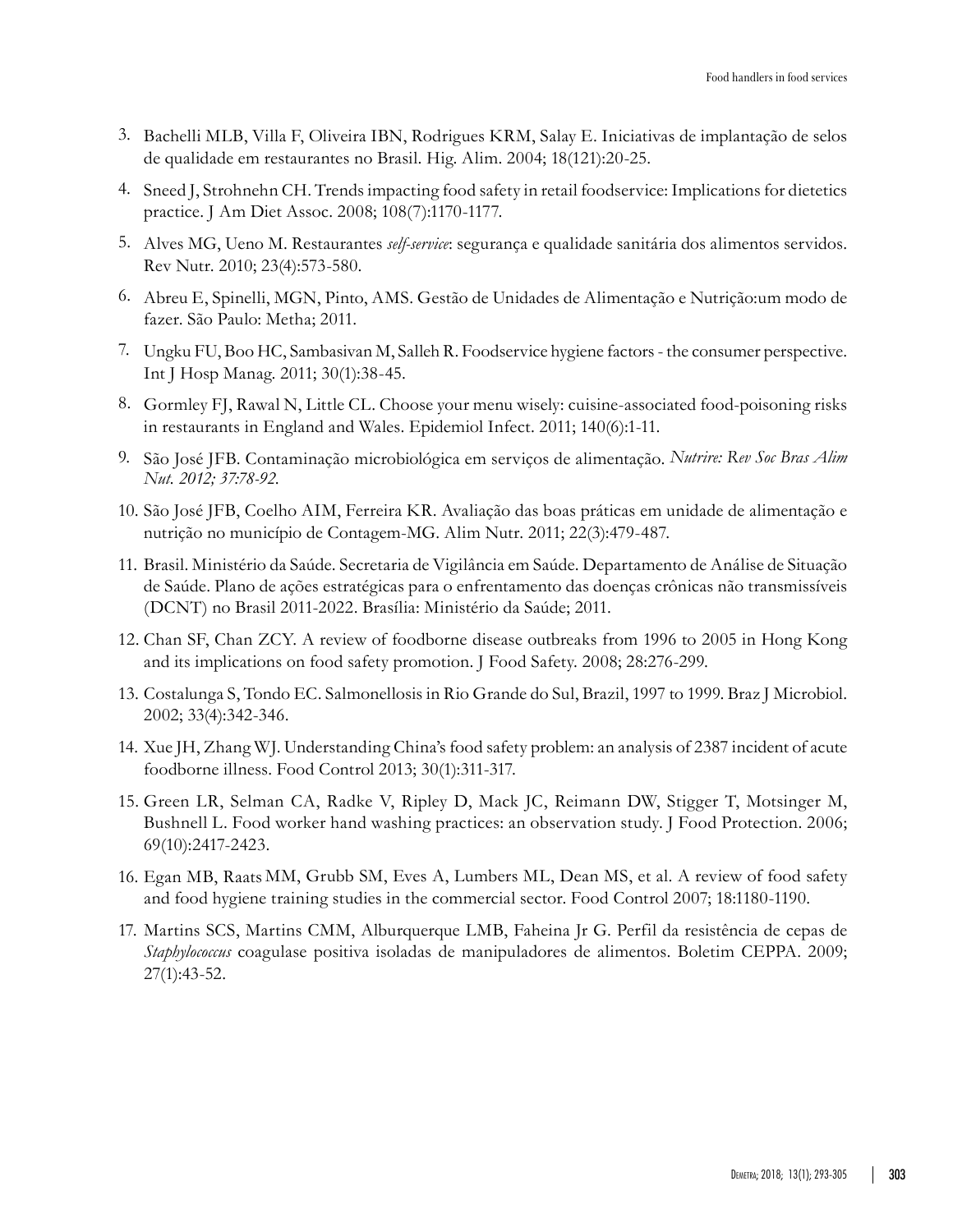- 18. Ricke S, Donalds J, Phillips C. The role of training strategies in food safety performance: knowledge, behavior and management. In: Ricke C, Donaldson JR, Phillips CA. Food Safety emerging issues, technologies and systems. London: Elsevier; 2015.
- 19. Ansari-Lari M, Soodbakhsh S, Lakzadeh L. Knowledge, attitudes and practices of workers on food hygienic practices in meat processing plants in Fars, Iran. Food Control. 2009; 21(3):260-263.
- 20. Mello AG, Gama MP, Marin VA, Colares LGT. Conhecimento dos manipuladores de alimentos sobre boas práticas nos restaurantes públicos populares do Estado do Rio de Janeiro. Braz J Food Technol. 2010; 13(1):60-68.
- 21. Sani NA, Sion ON. Knowledge, attitudes and practices of food handlers on food safety in food service operations at the Universiti Kebangsaan, Malaysia. Food Control. 2014; [37](http://www.sciencedirect.com/science/journal/09567135/37/supp/C)(1):210-217.
- 22. Cunha DT, Stedefeldt E, Rosso VV. The role of theoretical food safety training on Brazilian food handlers' knowledge, attitude and practice. Food Control. 2014; 43:167-174.
- 23. Brasil. Ministério da Saúde. Secretaria de Vigilância Sanitária. Resolução RDC nº 216, de 15 de setembro de 2004. Regulamento Técnico de Boas Práticas para Serviços de Alimentação. Diário Oficial da União. 16 set. 2004.
- 24. Tan SL, Bakar FA, Karim MSA, Lee HY, Mahyudin NA**.** Hand hygiene knowledge, attitudes and practices among food handlers at primary schools in Hulu Langat district, Selangor (Malaysia). Food Control. 2013; 34:428-435.
- 25. Ferreira JS, Cerqueira ES, Carvalho JS, Oliveira, LC, Costa WLR, Almeida RCC. Conhecimento, atitudes e práticas em segurança alimentar de manipuladores de alimentos em hospitais públicos de Salvador, Bahia. Rev Baiana Saúde Pública. 2013; 37(1):35-55.
- 26. Devides GGG, Maffei DF, Cantonazi MPLM. Perfil socioeconômico e profissional de manipuladores de alimentos e o impacto positivo de um curso de capacitação em Boas Práticas de Fabricação. Braz J Food Tecnh. 2014; 17(2):166-176.
- 27. Çakiroglu FP, Uçar A. Employees' Perception of Hygiene in the Catering Industry in Ankara (Turkey). Food Control. 2008; 19(1):09-15.
- 28. Ricke SC, Donaldson JR, Phillips CA, editors. Food safety: emerging issues, technologies and systems. London: Academic Press; 2015.
- 29. Clayton DA, Griffith CJ, Price P, AC. Peters AC. Food handlers beliefs and self: reported pratices. Int J Environm Health Res. 2002; 12(1): 25-39.
- 30. Mcintyre L, Vallaster L, Wilcott L, Henderson SB, Kosatsky T. Evaluation of food safety knowledge, attitudes and self-reported hand washing pratices in foodsafe trained and untrained food handlers in British Columbia, Canada. Food Control. 2013; 30(1):150-156.
- 31. Soares LS, Almeida RCC, Cerqueira ES, Carvalho JS, Nunes IL. Knowledge, attitudes and practices in food safety and the presence of coagulase positive staphylococci on hands of food handlers in the schools of Camaçari, Brazil. Food Control. 2012; 27(1):206-213.